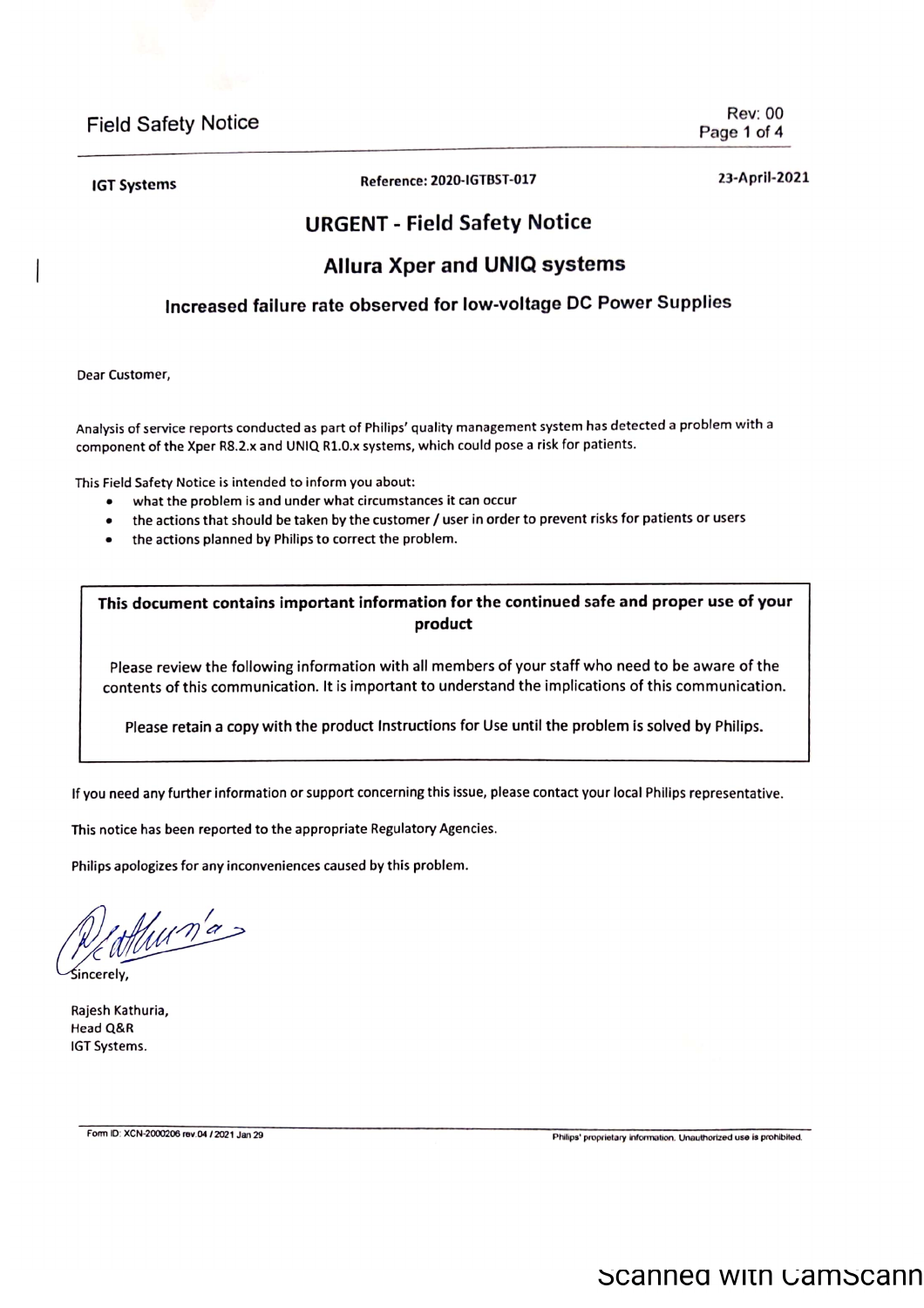**IGT Systems Reference: 2020-IGTBST-017 23-April-2021**

# **URGENT - Field Safety Notice**

# **Allura Xper and UNIQ systems**

### **Increased failure rate observed for low-voltage DC Power Supplies**

| <b>AFFECTED PRODUCTS</b>                               | A limited number of Allura Xper R8.2 and UNIQ R1.0 Systems are affected. The Philips<br>product numbers for these systems are:                                                                                                                                                                                                                                                                                                              |                      |
|--------------------------------------------------------|---------------------------------------------------------------------------------------------------------------------------------------------------------------------------------------------------------------------------------------------------------------------------------------------------------------------------------------------------------------------------------------------------------------------------------------------|----------------------|
|                                                        | <b>Product name:</b>                                                                                                                                                                                                                                                                                                                                                                                                                        | <b>Product code:</b> |
|                                                        | <b>Allura Xper</b>                                                                                                                                                                                                                                                                                                                                                                                                                          |                      |
|                                                        | Allura Xper FD10                                                                                                                                                                                                                                                                                                                                                                                                                            | 722026               |
|                                                        | Allura Xper FD10/10                                                                                                                                                                                                                                                                                                                                                                                                                         | 722027               |
|                                                        | Allura Xper FD20                                                                                                                                                                                                                                                                                                                                                                                                                            | 722028<br>722029     |
|                                                        | Allura Xper FD20/10 biplane<br>Allura Xper FD20 OR Table                                                                                                                                                                                                                                                                                                                                                                                    | 722035               |
|                                                        | Allure Xper FD20/20                                                                                                                                                                                                                                                                                                                                                                                                                         | 722038               |
|                                                        | Allura Xper FD20/15                                                                                                                                                                                                                                                                                                                                                                                                                         | 722058               |
|                                                        |                                                                                                                                                                                                                                                                                                                                                                                                                                             |                      |
|                                                        | <b>UNIQ</b>                                                                                                                                                                                                                                                                                                                                                                                                                                 |                      |
|                                                        | UNIQ FD20                                                                                                                                                                                                                                                                                                                                                                                                                                   | 722028               |
|                                                        |                                                                                                                                                                                                                                                                                                                                                                                                                                             |                      |
| <b>PROBLEM DESCRIPTION</b>                             | Philips Healthcare has discovered through trend analysis an increase in the failure rate of<br>certain low-voltage DC power supplies ("DCPS") used in these products. Each system contains<br>multiple DCPS, some of which may be subject to an increased probability of failure. Failure of<br>a DCPS may result in the sudden loss of imaging functionality or mechanical movement,<br>depending on what subsystems the DCPS is powering. |                      |
| <b>HAZARD INVOLVED</b>                                 | The loss of key imaging functionality or mechanical movement during a diagnostic or<br>therapeutic procedure may interrupt or require the abandonment of the procedure. In rare<br>instances, unavailability of live imaging might lead to a possible injury to the patient when the<br>system fails during a critical phase of the procedure.                                                                                              |                      |
|                                                        | Note: To date Philips Healthcare is not aware of any potential injuries that may have occurred<br>due to failure of DCPS.                                                                                                                                                                                                                                                                                                                   |                      |
| <b>HOW TO IDENTIFY</b><br><b>AFFECTED PRODUCTS</b>     | For systems mentioned above, If 'Rev 8.2.16 or 'Rev 8.2.17' appears in the lower (black) area<br>of the start-up screen, the system is affected. Philips will be notifying customers with affected<br>systems.                                                                                                                                                                                                                              |                      |
| <b>ACTION TO BE TAKEN BY</b><br><b>CUSTOMER / USER</b> | The likelihood of a system failure occurring is remote, and the users are recommended to<br>follow their pre-established procedures for managing potential patient safety in the event<br>that the system shuts down.                                                                                                                                                                                                                       |                      |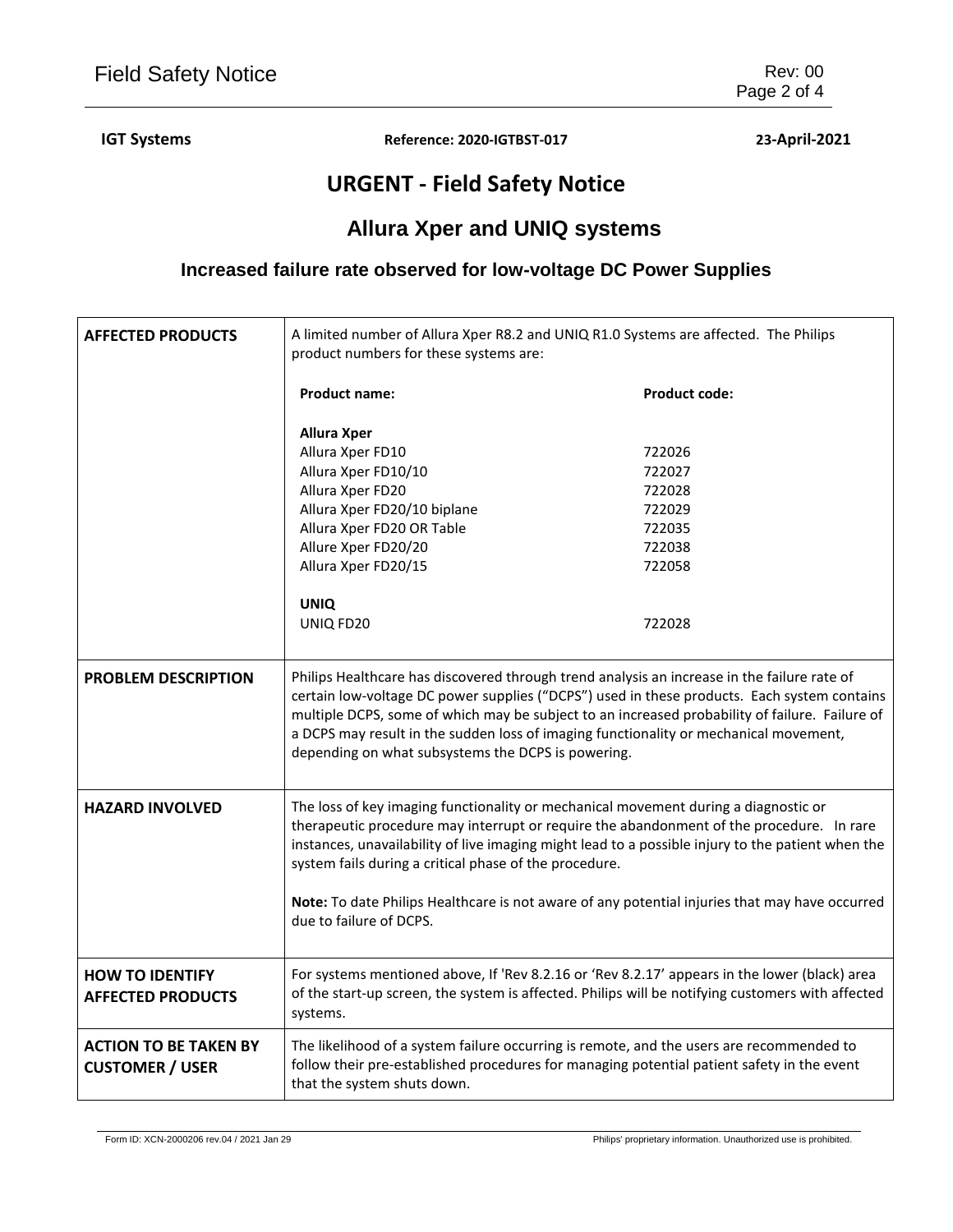### **IGT Systems Reference: 2020-IGTBST-017 23-April-2021**

# **URGENT - Field Safety Notice**

# **Allura Xper and UNIQ systems**

### **Increased failure rate observed for low-voltage DC Power Supplies**

| <b>ACTIONS PLANNED BY</b><br><b>PHILIPS</b> | Philips will replace the affected DCPS. This service will be provided free of charge for all<br>affected systems. A Philips Healthcare service representative will contact customers with<br>affected devices to arrange for the service. |
|---------------------------------------------|-------------------------------------------------------------------------------------------------------------------------------------------------------------------------------------------------------------------------------------------|
| <b>FURTHER INFORMATION</b>                  | If you need any further information or support concerning this issue, please contact your local                                                                                                                                           |
| <b>AND SUPPORT</b>                          | Philips representative.                                                                                                                                                                                                                   |



Philips' proprietary information. Unauthorized use is prohibited.